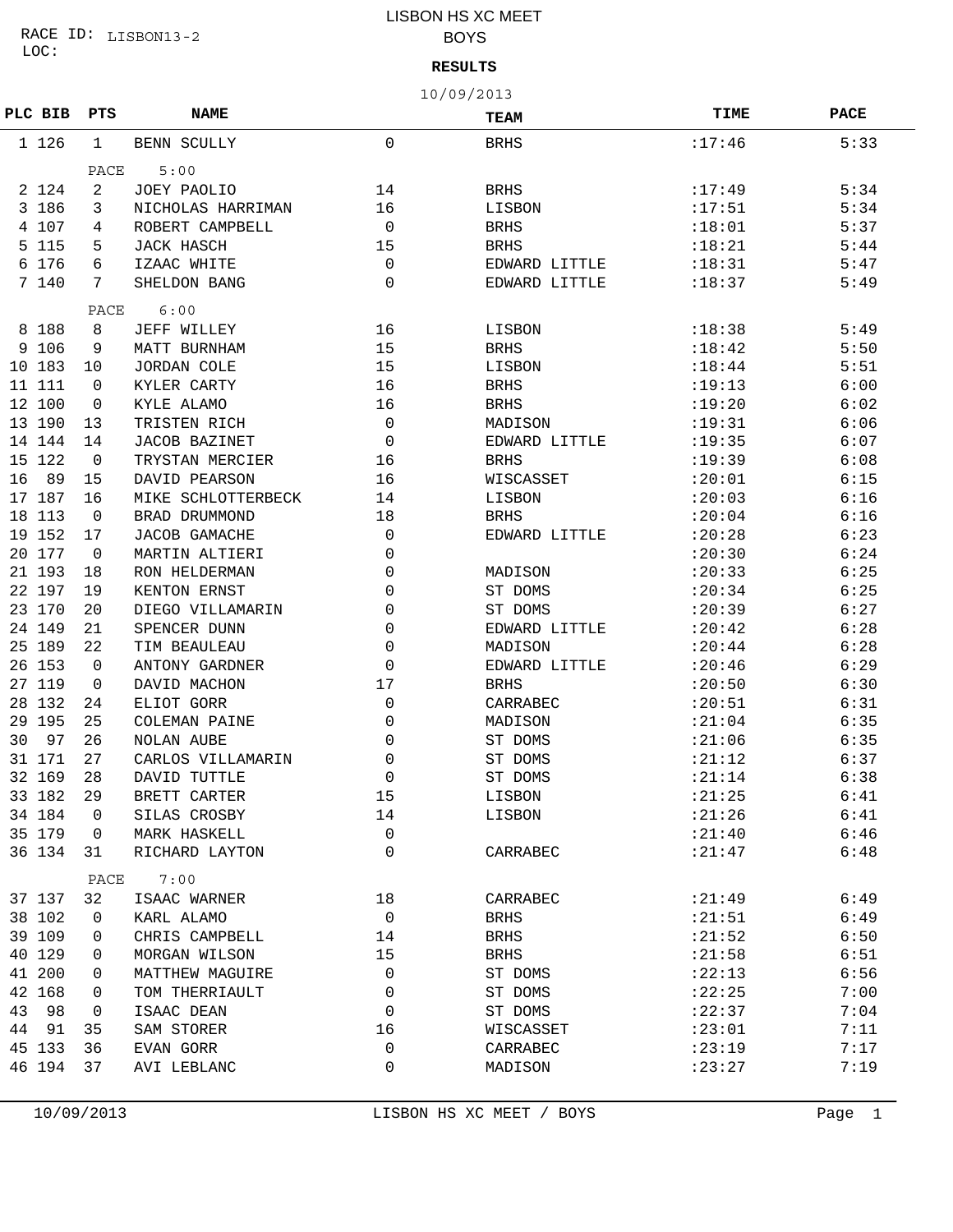## LISBON HS XC MEET BOYS

### **RESULTS**

10/09/2013

|          | PLC BIB | PTS      | <b>NAME</b>            |             | TEAM          | TIME                               | <b>PACE</b>                            |
|----------|---------|----------|------------------------|-------------|---------------|------------------------------------|----------------------------------------|
|          | 47 167  | 0        | RYAN SPOONER           | $\Omega$    | ST DOMS       | : 23:32                            | 7:21                                   |
| 48       | 82      | 38       | RIDGE BARNES           | 9           | WISCASSET     | : 23:41                            | 7:24                                   |
|          | 49 105  | $\Omega$ | SAM BETTS              | 14          | <b>BRHS</b>   | : 23:45                            | 7:25                                   |
|          | 50 128  | $\Omega$ | <b>NOAH SHERBURNE</b>  | 14          | <b>BRHS</b>   | : 23:47                            | 7:26                                   |
|          | 51 138  | 39       | BROCH WACOME           | $\Omega$    | CARRABEC      | : 23:58                            | 7:29                                   |
|          | 52 198  | $\Omega$ | ANDERS FRAN            | $\Omega$    | ST DOMS       | : 23:59                            | 7:29                                   |
|          | 53 191  | $\Omega$ | EDWARD BROWN           | $\Omega$    | MADISON       | : 24:15                            | 7:34                                   |
|          | 54 178  | $\Omega$ | ISAAC CARLSON          | $\Omega$    |               | : 24:20                            | 7:36                                   |
|          | 55 131  | $\Omega$ | AJ FOSS                | $\Omega$    | CARRABEC      | : 24:27                            | 7:38                                   |
|          | 56 181  | $\Omega$ | MIKE MACDONALD         | $\Omega$    |               | : 24:48                            | 7:45                                   |
|          |         | PACE     | 8:00                   |             |               |                                    |                                        |
|          | 57 116  | $\Omega$ | SHANE JOHNSON          | 16          | <b>BRHS</b>   | : 24:58                            | 7:48                                   |
| 58       | 96      | $\Omega$ | JEFF AHLQUIST          | $\Omega$    | ST DOMS       | : 25:06                            | 7:50                                   |
| 59       | 114     | $\Omega$ | GRANT GILES            | 15          | <b>BRHS</b>   | : 25:12                            | 7:52                                   |
| 60       | 135     | $\Omega$ | <b>JASON FORAN</b>     | $\mathbf 0$ | CARRABEC      | : 25:40                            | 8:01                                   |
| 61       | 95      | 43       | ANDREW WALTON          | 11          | WISCASSET     | : 25:53                            | 8:05                                   |
| 62       | 84      | 44       | BRYAN DUNNING          | 15          | WISCASSET     | : 26:30                            | 8:17                                   |
| 63       | 90      | $\Omega$ | CHRISTOPHER PERKINS    | 15          | WISCASSET     | : 26:48                            | 8:22                                   |
| 64       | 87      | $\Omega$ | NOAH JONES             | 15          | WISCASSET     | : 28:03                            | 8:46                                   |
|          |         | PACE     | 9:00                   |             |               |                                    |                                        |
|          | 65 199  | $\Omega$ | MAC L'ABBE             | 0           | ST DOMS       | :30:15                             | 9:27                                   |
|          | 66 136  | $\Omega$ | ANTHONY TONEATTI       | 0           | CARRABEC      | :30:51                             | 9:38                                   |
|          | 0, 141  | $\Omega$ | SKYLER BANG            | $\Omega$    | EDWARD LITTLE | : 0                                | $\colon 0$                             |
|          |         | PACE     | $\cdot$ 0              |             |               |                                    |                                        |
|          | 0, 145  | $\Omega$ | <b>BRANDON BERNIER</b> | $\mathbf 0$ | EDWARD LITTLE | $\colon 0$<br>$\ddot{\phantom{a}}$ | : 0                                    |
|          | 0, 146  | $\Omega$ | TYNAN COLLINS          | $\mathbf 0$ | EDWARD LITTLE | $\colon 0$<br>$\ddot{\phantom{a}}$ | : 0                                    |
| $\Omega$ | 147     | $\Omega$ | CONNOR CRAWFORD        | $\mathbf 0$ | EDWARD LITTLE | $\colon 0$<br>$\ddot{\cdot}$       | : 0                                    |
| 0        | 148     | 0        | RYAN DEVEAU            | $\mathbf 0$ | EDWARD LITTLE | : 0<br>$\ddot{\phantom{a}}$        | $\overline{0}$<br>$\ddot{\phantom{0}}$ |
| $\Omega$ | 163     | $\Omega$ | <b>BEN LAROCHE</b>     | $\mathbf 0$ | EDWARD LITTLE | : 0                                | $\overline{0}$<br>$\ddot{\phantom{a}}$ |
| $\Omega$ | 166     | $\Omega$ | MAX NYHOLM             | 0           | EDWARD LITTLE | : 0<br>$\ddot{\phantom{a}}$        | $\overline{0}$<br>$\ddot{\phantom{a}}$ |
| $\Omega$ | 174     | $\Omega$ | TREY ROGERS            | 0           | EDWARD LITTLE | : 0                                | $\ddot{\phantom{a}}$<br>$\overline{0}$ |
| 0        | 175     | $\Omega$ | BRANDON SANZONE        | 0           | EDWARD LITTLE | : 0                                | $\overline{0}$<br>$\ddot{\phantom{0}}$ |
| 0        | 180     | $\Omega$ | PATRICK HOLMANDER      | 0           |               | : 0                                | $\mathbf 0$<br>$\ddot{\phantom{a}}$    |
|          | 0, 192  | $\Omega$ | SAMUEL HARPER          | 0           | MADISON       | : 0<br>$\ddot{\phantom{a}}$        | : 0                                    |

PACE : 0

 **77 COMPETITORS**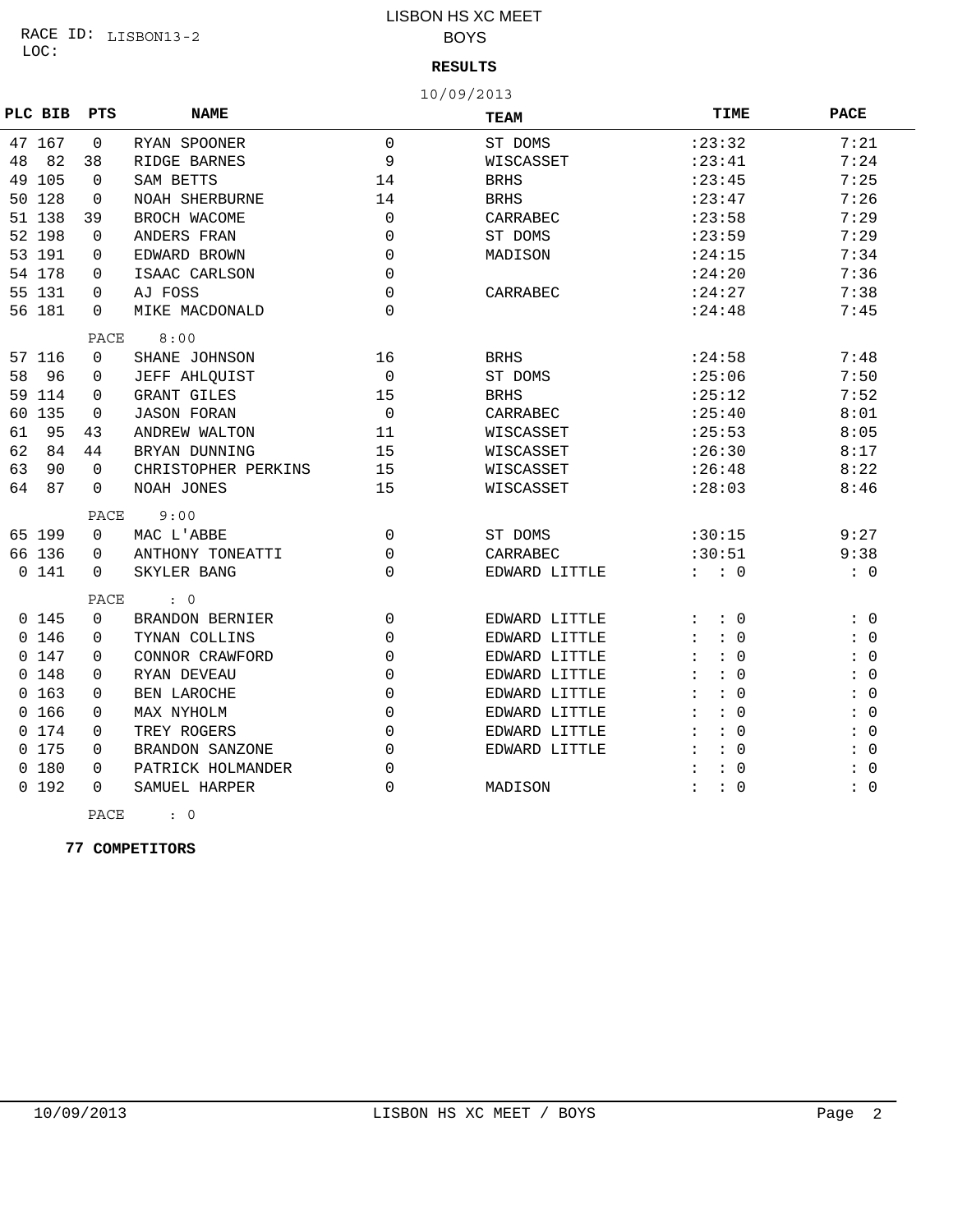# **LISBON HS XC MEET 10/09/2013 BOYS**

|    | Place TEAM                         |                      | Points SCORES  |              |                |                         |    |                            | <b>Ave Time</b> | <b>Spread</b> |      |
|----|------------------------------------|----------------------|----------------|--------------|----------------|-------------------------|----|----------------------------|-----------------|---------------|------|
|    | $\mathbf{1}$<br><b>BRHS</b>        |                      | 21             | $\mathbf{1}$ | $\overline{2}$ | $\overline{\mathbf{4}}$ | 5  | $\boldsymbol{9}$           | :18:08          | :56           |      |
|    | $\boldsymbol{2}$                   | <b>EDWARD LITTLE</b> | 65             | 6            | $\overline{7}$ | 14                      | 17 | 21                         | :19:34          | 2:10          |      |
|    | $\mathbf{3}$<br><b>LISBON</b>      |                      | 66             | $\mathbf{3}$ | 8              | 10                      | 16 | 29                         | :19:20          | 3:33          |      |
|    | $\boldsymbol{4}$<br><b>MADISON</b> |                      | 115            | 13           | 18             | 22                      | 25 | 37                         | :21:04          | 3:56          |      |
|    | 5<br><b>ST DOMS</b>                |                      | 120            | 19           | 20             | 26                      | 27 | 28                         | :20:57          | :39           |      |
|    | $\boldsymbol{6}$                   | <b>CARRABEC</b>      | 162            | 24           | 31             | 32                      | 36 | 39                         | :22:21          | 3:06          |      |
|    | 7                                  | <b>WISCASSET</b>     | 175            | 15           | 35             | 38                      | 43 | 44                         | : 23:49         | 6:28          |      |
|    |                                    |                      | $\bf{0}$       | $\mathbf{0}$ | $\bf{0}$       | $\bf{0}$                |    |                            | : 0             | : 0           |      |
|    | <b>BRHS</b>                        |                      | <b>Places:</b> | 67           |                |                         |    | <b>LISBON</b>              |                 | Places: 114   |      |
| 1  | <b>BENN SCULLY</b>                 |                      | 0:17:46        |              | 5:43           |                         | 3  | NICHOLAS HARRIMAN          | 16              | 0:17:51       | 5:45 |
| 2  | <b>JOEY PAOLIO</b>                 | 14                   | 0:17:49        |              | 5:44           |                         | 8  | <b>JEFF WILLEY</b>         | 16              | 0:18:38       | 6:00 |
| 4  | ROBERT CAMPBELL                    |                      | 0:18:01        |              | 5:48           |                         | 10 | <b>JORDAN COLE</b>         | 15              | 0:18:44       | 6:02 |
| 5  | <b>JACK HASCH</b>                  | 15                   | 0:18:21        |              | 5:55           |                         | 17 | MIKE SCHLOTTERBECK 14      |                 | 0:20:03       | 6:28 |
| 9  | <b>MATT BURNHAM</b>                | 15                   | 0:18:42        |              | 6:02           |                         | 33 | <b>BRETT CARTER</b>        | 15              | 0:21:25       | 6:54 |
| 11 | <b>KYLER CARTY</b>                 | 16                   | 0:19:13        |              | 6:12           |                         | 34 | <b>SILAS CROSBY</b>        | 14              | 0:21:26       | 6:54 |
| 12 | <b>KYLE ALAMO</b>                  | 16                   | 0:19:20        |              | 6:14           |                         |    |                            |                 |               |      |
| 15 | <b>TRYSTAN MERCIER</b>             | 16                   | 0:19:39        |              | 6:20           |                         |    | <b>MADISON</b>             |                 | Places: 187   |      |
| 18 | <b>BRAD DRUMMOND</b>               | 18                   | 0:20:04        |              | 6:28           |                         | 13 | TRISTEN RICH               |                 | 0:19:31       | 6:17 |
| 27 | <b>DAVID MACHON</b>                | 17                   | 0:20:50        |              | 6:43           |                         | 21 | <b>RON HELDERMAN</b>       |                 | 0:20:33       | 6:37 |
| 38 | <b>KARL ALAMO</b>                  |                      | 0:21:51        |              | 7:02           |                         | 25 | TIM BEAULEAU               |                 | 0:20:44       | 6:41 |
| 39 | <b>CHRIS CAMPBELL</b>              | 14                   | 0:21:52        |              | 7:03           |                         | 29 | <b>COLEMAN PAINE</b>       |                 | 0:21:04       | 6:47 |
| 40 | <b>MORGAN WILSON</b>               | 15                   | 0:21:58        |              | 7:05           |                         | 46 | <b>AVI LEBLANC</b>         |                 | 0:23:27       | 7:34 |
| 49 | <b>SAM BETTS</b>                   | 14                   | 0:23:45        |              | 7:39           |                         | 53 | <b>EDWARD BROWN</b>        |                 | 0:24:15       | 7:49 |
| 50 | <b>NOAH SHERBURNE</b>              | 14                   | 0:23:47        |              | 7:40           |                         |    |                            |                 |               |      |
| 57 | <b>SHANE JOHNSON</b>               | 16                   | 0:24:58        |              | 8:03           |                         |    | <b>ST DOMS</b>             |                 | Places: 185   |      |
| 59 | <b>GRANT GILES</b>                 | 15                   | 0:25:12        |              | 8:08           |                         | 22 | <b>KENTON ERNST</b>        |                 | 0:20:34       | 6:38 |
|    |                                    |                      |                |              |                |                         | 23 | <b>DIEGO VILLAMARIN</b>    |                 | 0:20:39       | 6:39 |
|    | <b>CARRABEC</b>                    |                      | Places: 162    |              |                |                         | 30 | <b>NOLAN AUBE</b>          |                 | 0:21:06       | 6:48 |
| 28 | <b>ELIOT GORR</b>                  |                      | 0:20:51        |              | 6:43           |                         | 31 | <b>CARLOS VILLAMARIN</b>   |                 | 0:21:12       | 6:50 |
| 36 | <b>RICHARD LAYTON</b>              |                      | 0:21:47        |              | 7:01           |                         | 32 | <b>DAVID TUTTLE</b>        |                 | 0:21:14       | 6:51 |
| 37 | <b>ISAAC WARNER</b>                |                      | 18 0:21:49     |              | 7:02           |                         | 41 | <b>MATTHEW MAGUIRE</b>     |                 | 0:22:13       | 7:10 |
| 45 | <b>EVAN GORR</b>                   |                      | 0:23:19        |              | 7:31           |                         | 42 | TOM THERRIAULT             |                 | 0:22:25       | 7:14 |
| 51 | <b>BROCH WACOME</b>                |                      | 0:23:58        |              | 7:43           |                         | 43 | <b>ISAAC DEAN</b>          |                 | 0:22:37       | 7:17 |
| 55 | AJ FOSS                            |                      | 0:24:27        |              | 7:53           |                         | 47 | <b>RYAN SPOONER</b>        |                 | 0:23:32       | 7:35 |
| 60 | <b>JASON FORAN</b>                 |                      | 0:25:40        |              | 8:16           |                         | 52 | <b>ANDERS FRAN</b>         |                 | 0:23:59       | 7:44 |
| 66 | ANTHONY TONEATTI                   |                      | 0:30:51        |              | 9:57           |                         | 58 | <b>JEFF AHLQUIST</b>       |                 | 0:25:06       | 8:05 |
|    | <b>EDWARD LITTLE</b>               |                      | Places: 191    |              |                |                         | 65 | <b>MAC L'ABBE</b>          |                 | 0:30:15       | 9:45 |
|    |                                    |                      |                |              |                |                         |    |                            |                 |               |      |
| 6  | <b>IZAAC WHITE</b>                 |                      | 0:18:31        |              | 5:58           |                         |    | <b>WISCASSET</b>           |                 | Places: 175   |      |
| 7  | <b>SHELDON BANG</b>                |                      | 0:18:37        |              | 6:00           |                         | 16 | <b>DAVID PEARSON</b>       | 16              | 0:20:01       | 6:27 |
| 14 | <b>JACOB BAZINET</b>               |                      | 0:19:35        |              | 6:19           |                         | 44 | <b>SAM STORER</b>          | 16              | 0:23:01       | 7:25 |
| 19 | <b>JACOB GAMACHE</b>               |                      | 0:20:28        |              | 6:36           |                         | 48 | <b>RIDGE BARNES</b>        | 9               | 0:23:41       | 7:38 |
| 24 | SPENCER DUNN                       |                      | 0:20:42        |              | 6:40           |                         | 61 | <b>ANDREW WALTON</b>       | 11              | 0:25:53       | 8:21 |
| 26 | <b>ANTONY GARDNER</b>              |                      | 0:20:46        |              | 6:42           |                         | 62 | <b>BRYAN DUNNING</b>       | 15              | 0:26:30       | 8:33 |
|    |                                    |                      |                |              |                |                         | 63 | <b>CHRISTOPHER PERKINS</b> | 15              | 0:26:48       | 8:38 |
|    |                                    |                      |                |              |                |                         | 64 | <b>NOAH JONES</b>          | 15              | 0:28:03       | 9:03 |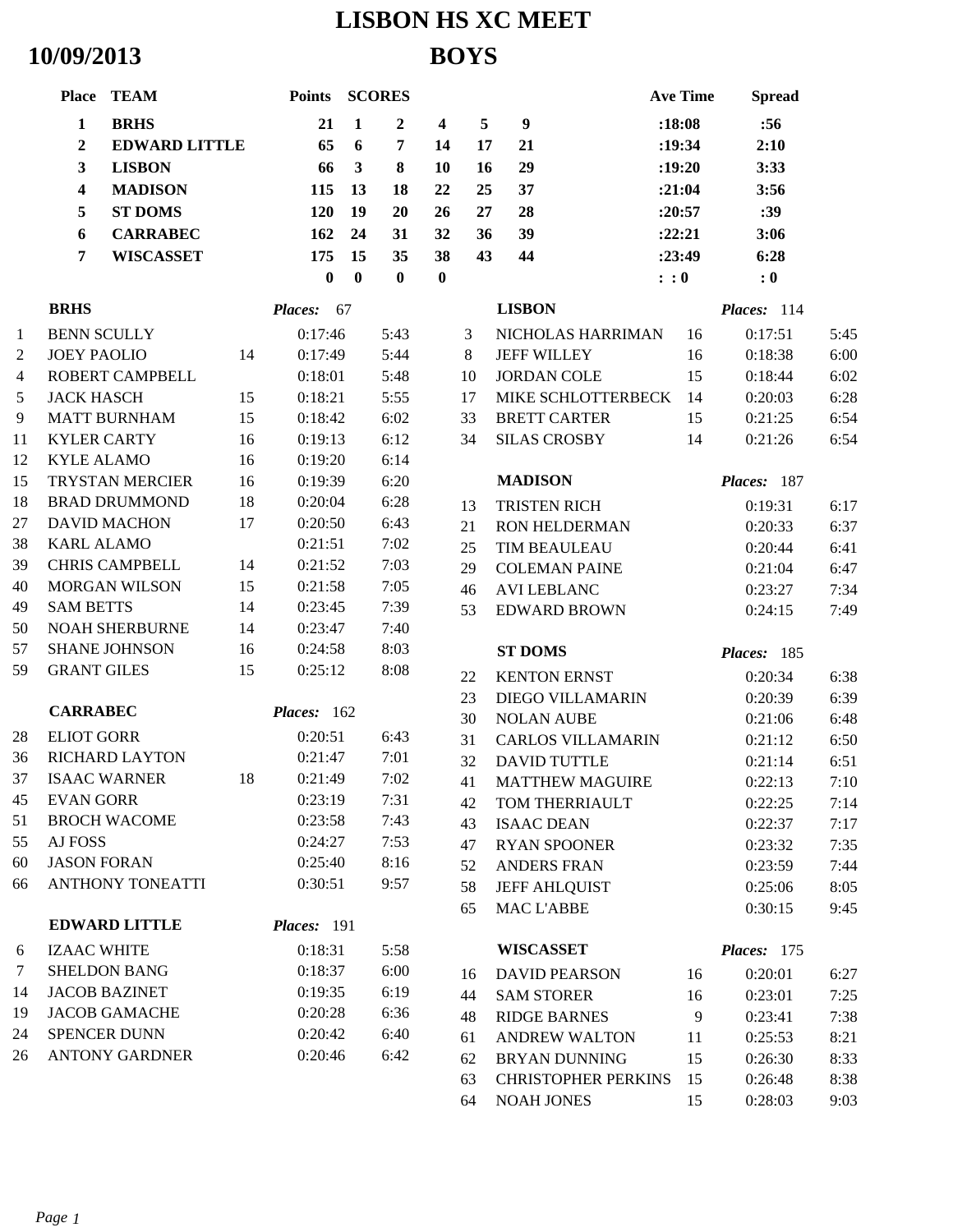LOC: RACE ID: LISBON13-1

## LISBON HS XC MEET GIRLS

**RESULTS**

|  | - - - - - |  |
|--|-----------|--|
|  |           |  |
|  |           |  |
|  |           |  |
|  |           |  |
|  |           |  |
|  |           |  |
|  |           |  |
|  |           |  |
|  |           |  |
|  |           |  |
|  |           |  |
|  |           |  |

|    | 10/09/2013   |      |                         |              |               |         |             |  |  |  |
|----|--------------|------|-------------------------|--------------|---------------|---------|-------------|--|--|--|
|    | PLC BIB      | PTS  | <b>NAME</b>             |              | TEAM          | TIME    | <b>PACE</b> |  |  |  |
| 1  | 14           | 0    | SOPHIA THAYER           | $\mathbf 0$  | <b>BRHS</b>   | : 20:43 | 6:28        |  |  |  |
|    |              | PACE | 6:00                    |              |               |         |             |  |  |  |
| 2  | 4            | 0    | HANNAH MORLEY           | 15           | <b>BRHS</b>   | : 21:39 | 6:46        |  |  |  |
| 3  | 54           | 0    | ALY LEBLANC             | $\Omega$     | MADISON       | : 21:45 | 6:47        |  |  |  |
|    |              | PACE | 7:00                    |              |               |         |             |  |  |  |
| 4  | 49           | 0    | <b>BRONTE ELIAS</b>     | 0            | MADISON       | : 21:50 | 6:49        |  |  |  |
| 5  | 45           | 0    | BREE SAUTTER            | 15           | LISBON        | : 21:54 | 6:50        |  |  |  |
| 6  | 41           | 0    | KAYLIN LE               | 14           | LISBON        | : 21:56 | 6:51        |  |  |  |
| 7  | 48           | 0    | OLIVIA DEMCHAK          | $\mathbf 0$  | MADISON       | : 22:02 | 6:53        |  |  |  |
| 8  | 75           | 0    | ELLEN TUTTLE            | $\mathbf 0$  | ST DOMS       | : 22:22 | 6:59        |  |  |  |
| 9  | 2            | 0    | MORGAN CROCKER          | 17           | <b>BRHS</b>   | : 22:30 | 7:02        |  |  |  |
| 10 | 39           | 0    | CAITLYN BUNDY           | 15           | LISBON        | : 22:34 | 7:03        |  |  |  |
| 11 | 58           | 0    | MEGAN D'ALESSANDRO      | 0            | ST DOMS       | : 22:43 | 7:06        |  |  |  |
| 12 | 47           | 0    | ADRIANNA WHITE          | 15           | LISBON        | : 22:57 | 7:10        |  |  |  |
| 13 | 72           | 0    | ISABEL GERENCER         | $\mathbf 0$  | ST DOMS       | : 23:18 | 7:17        |  |  |  |
| 14 | 74           | 0    | MEAGAN RING             | 0            | ST DOMS       | : 23:21 | 7:17        |  |  |  |
| 15 | 42           | 0    | ALLIE LYCETTE           | 0            | LISBON        | : 23:30 | 7:20        |  |  |  |
| 16 | 3            | 0    | KATE FRIANT             | 14           | <b>BRHS</b>   | : 23:35 | 7:22        |  |  |  |
| 17 | 40           | 0    | <b>BAILEY EVESON</b>    | 15           | LISBON        | : 23:38 | 7:23        |  |  |  |
| 18 | 30           | 0    | VALERIE GRIFFETH        | $\mathbf 0$  | LFCA          | : 23:56 | 7:28        |  |  |  |
| 19 | 6            | 0    | SHAW PINKHAM            | 15           | <b>BRHS</b>   | : 23:57 | 7:29        |  |  |  |
| 20 | 73           | 0    | ABBY L'ABBE             | $\mathbf 0$  | ST DOMS       | : 24:02 | 7:30        |  |  |  |
| 21 | 20           | 0    | AVERY LALIBERTE         | 0            | EDWARD LITTLE | : 24:05 | 7:31        |  |  |  |
| 22 | 57           | 0    | EMILY CARNEY            | 0            | ST DOMS       | : 24:11 | 7:33        |  |  |  |
| 23 | 56           | 0    | ELLA BROWN              | 0            | ST DOMS       | : 24:21 | 7:36        |  |  |  |
| 24 | 16           | 0    | OLIVIA TEWKSBURY        | 0            | CARRABEC      | : 24:33 | 7:40        |  |  |  |
| 25 | 103          | 0    | TORI SCHMLD             | 14           | <b>BRHS</b>   | : 24:42 | 7:43        |  |  |  |
| 26 | 23           | 0    | MERCEDES LANE           | 0            | EDWARD LITTLE | : 24:46 | 7:44        |  |  |  |
| 27 | $\mathbf{1}$ | 0    | <b>BROOKE ALLEY</b>     | $\Omega$     | <b>BRHS</b>   | : 26:01 | 8:08        |  |  |  |
|    |              | PACE | 8:00                    |              |               |         |             |  |  |  |
| 28 | 37           | 0    | JENNIE RIGGS            | 0            | LFCA          | : 26:03 | 8:08        |  |  |  |
| 29 | 13           | 0    | GENEVIEVE TAYLOR        | 16           | <b>BRHS</b>   | : 26:22 | 8:14        |  |  |  |
| 30 | 76           | 0    | KADIE VEINOTE           | 0            | ST DOMS       | : 27:44 | 8:40        |  |  |  |
| 31 | 79           | 0    | GABRIEL ERICSON-WENNERS | 15           | WISCASSET     | : 28:44 | 8:58        |  |  |  |
|    |              | PACE | 9:00                    |              |               |         |             |  |  |  |
| 32 | 17           | 0    | SAMANTHA TAYLOR         | $\mathbf{0}$ | CARRABEC      | :29:00  | 9:03        |  |  |  |
| 33 | 28           | 0    | HANNAH STAUFFER         | $\mathbf 0$  | EDWARD LITTLE | :29:02  | 9:04        |  |  |  |
| 34 | -5           | 0    | VANESSA WYMAN           | 17           | VALLEY        | : 29:26 | 9:12        |  |  |  |
| 35 | 25           | 0    | <b>ASHLEY PEPIN</b>     | $\mathbf 0$  | EDWARD LITTLE | :29:28  | 9:12        |  |  |  |
| 36 | 52           | 0    | ANDREA HINKLEY          | $\mathbf 0$  | MADISON       | :30:27  | 9:31        |  |  |  |
| 37 | 80           | 0    | AMANDA MARCUS           | 10           | WISCASSET     | :30:48  | 9:37        |  |  |  |
| 38 | 27           | 0    | TAYA SIMPSON            | $\Omega$     | EDWARD LITTLE | :31:13  | 9:45        |  |  |  |
|    |              | PACE | 10:00                   |              |               |         |             |  |  |  |
| 39 | 81           | 0    | KENNEDY ORR             | 15           | WISCASSET     | :31:21  | 9:47        |  |  |  |
| 40 | 55           | 0    | EMILY MCKENNY           | $\mathbf{0}$ | MADISON       | :32:32  | 10:10       |  |  |  |
| 41 | 53           | 0    | ALEX JARVAIS            | $\mathbf 0$  | MADISON       | :32:36  | 10:11       |  |  |  |
| 42 | 15           | 0    | MEGAN KING              | $\mathbf 0$  | CARRABEC      | :33:02  | 10:19       |  |  |  |
| 43 | 7            | 0    | TORI RATCLIFF           | 14           | BRHS          | :33:19  | 10:24       |  |  |  |
|    |              |      |                         |              |               |         |             |  |  |  |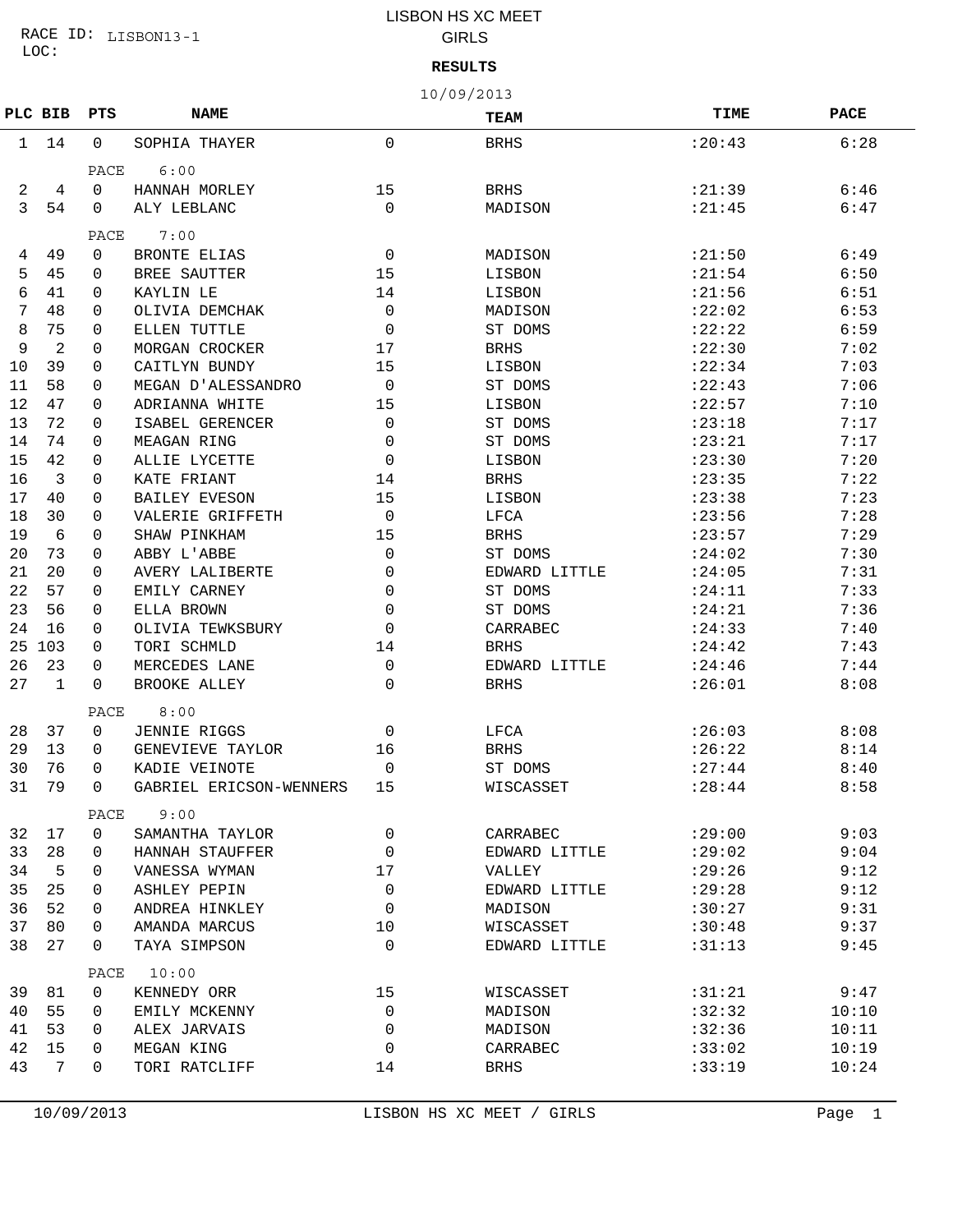| RACE ID: LISBON13-1 |              |          |            |               |          | <b>LISBON HS XC MEET</b><br><b>GIRLS</b> |                     |             |
|---------------------|--------------|----------|------------|---------------|----------|------------------------------------------|---------------------|-------------|
| LOC:<br>RESULTS     |              |          |            |               |          |                                          |                     |             |
|                     |              |          |            |               |          | 10/09/2013                               |                     |             |
|                     | PLC BIB      | PTS      |            | <b>NAME</b>   |          | TEAM                                     | TIME                | <b>PACE</b> |
|                     | $0 \quad 34$ | $\Omega$ |            | SARAH KENNEDY | $\Omega$ | LFCA                                     | $\colon$ $\colon$ 0 | $\colon 0$  |
|                     |              | PACE     | $\colon 0$ |               |          |                                          |                     |             |

 **44 COMPETITORS**